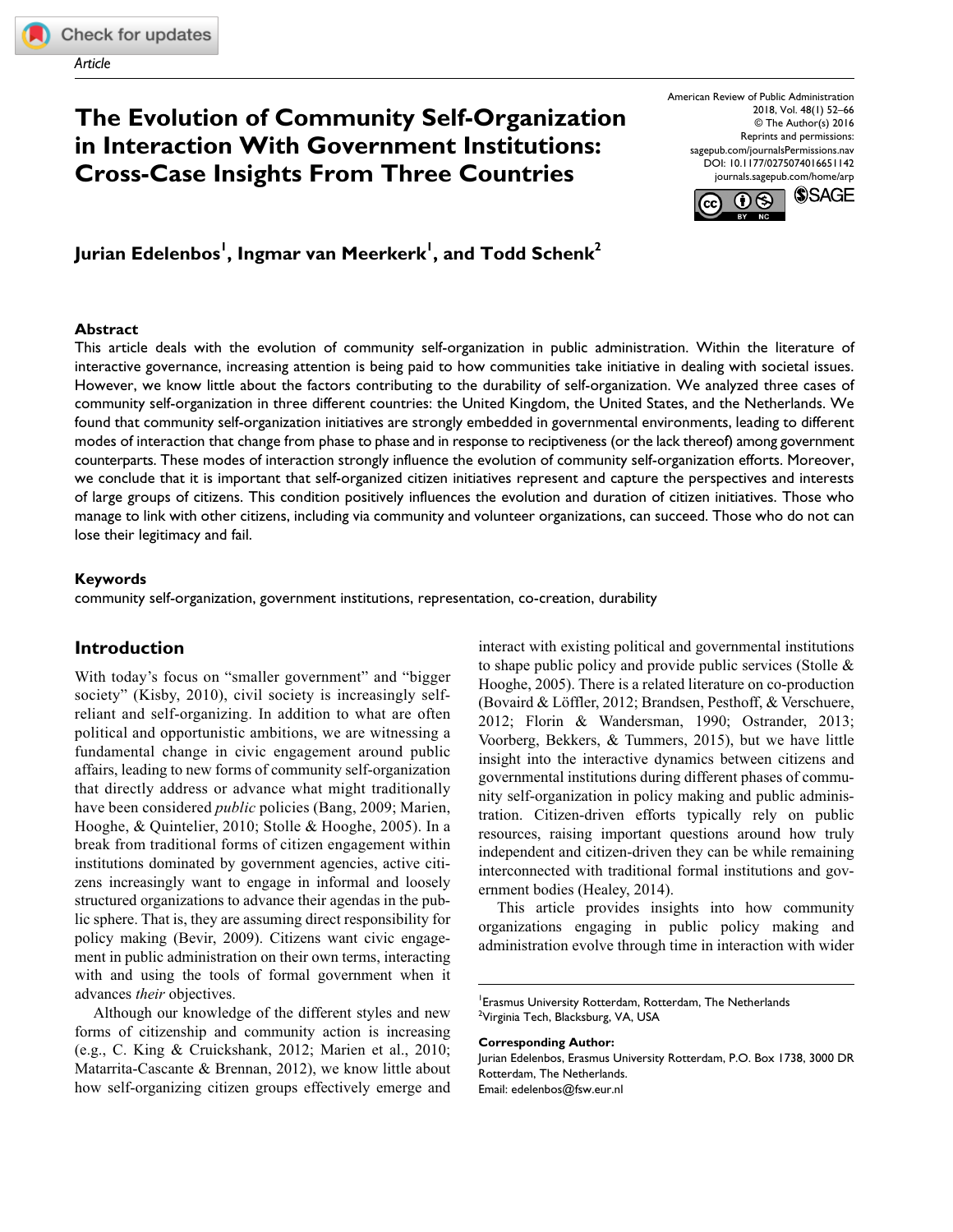local communities and formal governmental institutions. It contributes to the relatively thin literature on citizen selforganization in policy making and public administration. The core question this article addresses is "How do community self-organization initiatives evolve vis-à-vis existing governmental institutions, and which factors influence their persistence or disappearance over time?" To answer this question, we conducted case study research on community self-organization initiatives in three countries: The Netherlands, the United Kingdom, and the United States. These unique cases allow us to uncover common patterns that go beyond a single country or governance issue. We specifically pay attention to the evolution of self-organization as such a longitudinal perspective is rather unexplored in the literature.

In the next section, we discuss our theoretical framework, which is rooted in the shift from traditional participation toward citizen self-organization in the realm of public administration and policy making. In the "Analytical Framework and Research Approach" section, we present our analytical framework, measurement, and research methodology. We then examine the case studies in the "Case Analysis" section, followed by a discussion in the "Cross-Case Observations" section. We conclude with a set of insights drawn from this research.

#### **Conceptualizing Self-Organization**

The concept of *self-organization* emerged from the natural sciences, and especially complex systems thinking (Wagenaar, 2007). It is broadly described as the emergence of new structures ("order") out of "chaos" (Prigogine & Stengers, 1984). Notions of complexity have not remained exclusively within natural sciences, but have also influenced the social sciences and, more specifically, policy making and public administration (e.g., De Roo & Silva, 2010; Teisman, van Buuren, & Gerrits, 2009; van Meerkerk, van Boonstra, & Edelenbos, 2013; Wagenaar, 2007). Complexity thinking views systems as being in continuous flux, emphasizing the continuous interactions between different elements forming a system. Self-organization is defined here as the emergence and maintenance of structures out of local interaction, an emergence that is not imposed or determined by one single actor, but is rather the result of a multitude of complex and non-linear interactions between various elements (Cilliers, 1998; Heylighen, 2001; Jantsch, 1980).

In this article, we refer to self-organization as bottom-up initiatives that are community-driven and aim to advance public administration and policy making via sustainable models of cooperation among citizens.

## *Contrast With Traditional Approaches to Policy Making and Public Administration*

Community self-organization represents a shift from traditional forms of government-centered citizen consultation toward more active forms of citizenship in which members of the public engage in informal and loosely structured organizations to advance their policy agendas and engage directly in public administration (Bang, 2009; Stolle & Hooghe, 2005). This turn can be positioned in a longer tradition of interactive or participatory policy making (Edelenbos & van Meerkerk, 2016). Governments have employed various approaches to involve citizens in decision making, including citizen panels, citizen juries, citizen charters, mutual gains negotiations, and participatory planning (e.g., Dryzek, 2010; Innes & Booher, 2010; Lowndes, Pratchett, & Stoker, 2001; Susskind & Field, 1996). These participatory instruments and approaches are largely focused on increasing support, democratic legitimacy, and the quality of decisions made (Innes & Booher, 2010; L. A. King, 2003; Sørensen & Torfing, 2007). Citizen participation is approached as a process in which individuals take part in decision making in the institutions and programs that affect them (Florin & Wandersman, 1990). A core aspect of these more conventional approaches to participation is that governments typically decide when and under which conditions citizens become participants, and the degree to which their suggestions are adopted in what are otherwise governmentally regulated and controlled policy-making processes (C. King & Cruickshank, 2012). There is no inherent right or opportunity to be involved; the terms of participation are continuously negotiated when citizens contest existing forms of exclusion that are based on political and administrative choices (Sørensen, 2002).

While conventional engagement processes can be very well run and empower those participating, citizens are often not satisfied with the strictly conditioned rules of engagement, particularly when their degree of influence in decision making turns out to be low (Lowndes et al., 2001). Citizens often feel that their issues are not being addressed. Some respond by taking the lead in developing their own spaces to generate governance ideas and initiatives (van Meerkerk et al., 2013). In this respect, community self-organization is different from government-led participatory efforts (C. King & Cruickshank, 2012), as citizens determine the content the subject matter, priorities, and plans—and the processes under which their engagement takes place. Citizens organize themselves in local groups and engage in forms of collective action somewhat independently from, or in reaction to, government-led processes or structures (Edelenbos & van Meerkerk, 2016). However, they harness the instruments of the state to further their objectives.

To avoid being marginalized as exclusively negative, citizens develop alternatives to government proposals. Community self-organization also emerges in arenas of policy and public administration that governments withdraw from due to budget cuts, and in domains that have "slipped" from governmental attention (Barnes, 1999). Self-organization also arises to address market deficits in meeting citizens' needs or concerns, for example, within the health care and energy sectors (e.g., Healey,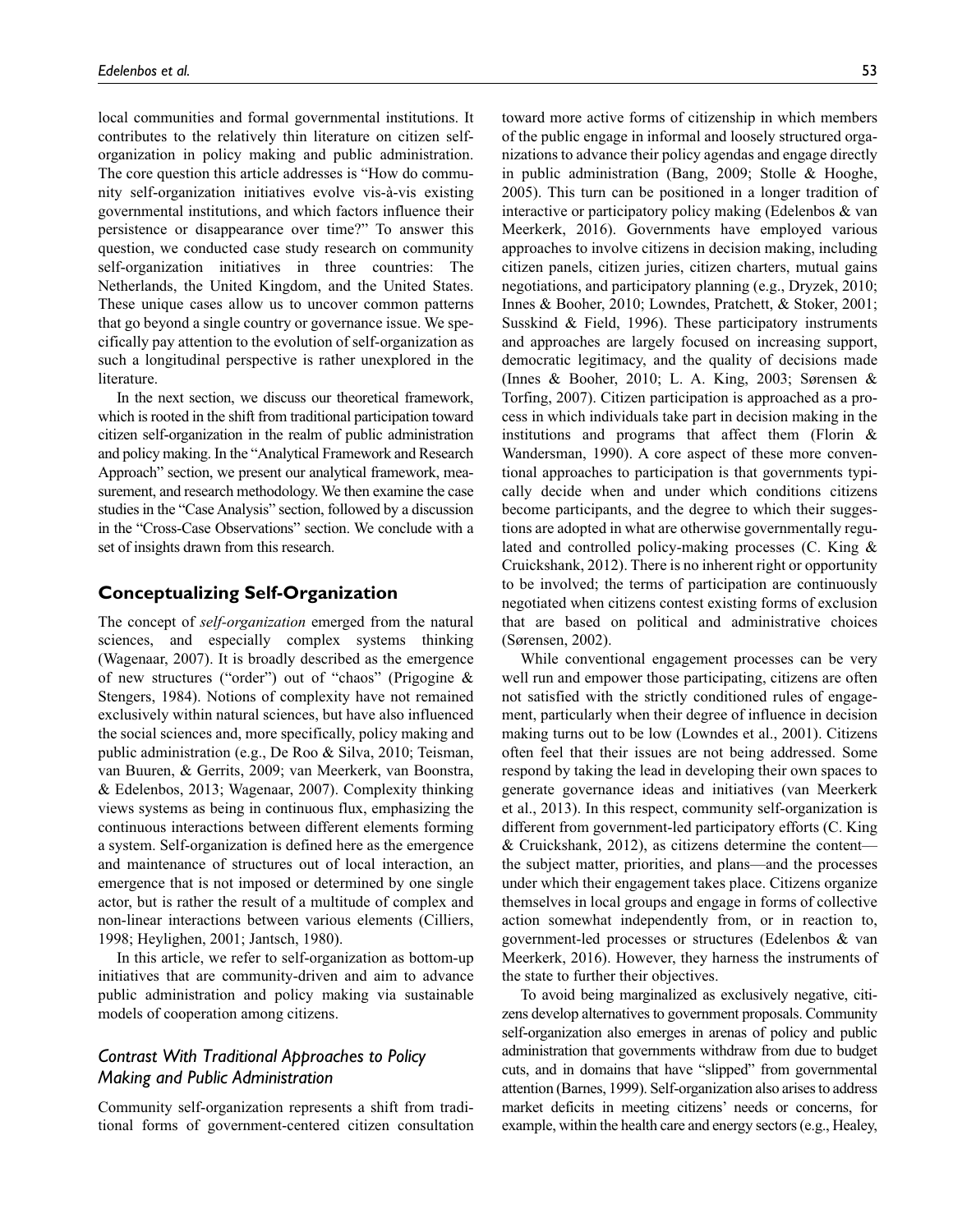2014). Common purpose, a shared "enemy" or external threat, and social solidarity to defend shared values and interests are important properties of community self-organization (e.g., van Meerkerk et al., 2013).

So, we approach self-organization as distinct from participation. However, participation and citizen initiatives are not mutually exclusive; participatory processes can develop into self-organizing efforts, and self-organization can be "mainstreamed" or institutionalized into formal government-led processes (C. King & Cruickshank, 2012). The type of citizen self-organization that we are focused on here must also be differentiated from the more conventional activities of non-governmental organizations—like awareness campaigns promoting cycling, a food drive to collect goods for the poor, or lobbying efforts to influence policies. Participatory budgeting can be considered a blend between participation and self-organization as ordinary people decide how to allocate part of a municipal or public budget (Couza, 2001).

Community self-organization must also be differentiated from conventional community organizing and development, which aims to empower marginalized communities in opposition to the state (Bhattacharyya, 2004; Chavis & Wandersman, 1990; Matarrita-Cascante & Brennan, 2012; Saegert, 2006). In this body of literature, interaction with governmental actors is oftentimes excluded, as the focus is on voluntary cooperation and self-help among residents of a particular locale. However, there is some literature focusing on mobilizing external resources and support (Fawcett et al., 1995; C. King & Cruickshank, 2012). We are especially interested in the interplay between community-led initiatives and governmental institutions in explaining the evolution of community self-organization.

## *The Emergence and Meaning of Self-Organization in the Realm of Public Administration and Policy*

Some, including Putnam (2000), argue that civic engagement is declining in western societies. Others, like Dalton (2008) and Bang (2009), claim that civic engagement is still present but manifests in different and new forms. Importantly, citizens no longer identify themselves as much with the traditional institutions of representative democracy (Dalton, 2008). Some take the initiative to engage in public or political affairs outside traditional representative institutions, in ways more directly connected to their personal lives (Bang, 2009; Stolle & Hooghe, 2005).

In this view, citizens' collective efforts can be understood as self-organization, leading to the emergence of new ways of working—that is, new rules and procedures developed in interaction among citizens (Edelenbos, Schie, & van Gerrits, 2010; van Meerkerk et al., 2013). As discussed above, selforganization is the emergence and maintenance of structures of

governance from local interactions, seen from a complex systems perspective. However, from a governance perspective, self-organizing processes do not take place in an institutional vacuum; there is always some interplay between citizen initiatives and governmental bodies (Edelenbos, Klok, & van Tatenhove, 2009). Self-organization approached and treated as a governance concept implies that self-organized action emerges without direct pressure, but not without the presence of governmental bodies (Pierre & Peters, 2000). This leads to certain interactions between citizen initiatives and institutions of representative democracy (Mansbridge, 2003).

The turn toward citizen-led efforts is not conceptually new, but there has been surprisingly little scholarship on how it works in practice. Arnstein introduced her widely cited "Ladder of Citizen Participation" in 1969, which normatively places *citizen control* at the highest rung. Fung (2006) provided an updated framework for categorizing the *varieties of public participation*, suggesting that they may be situated along three axes in a "democracy cube": Who participates, how participants communicate and make decisions, and the relationship between participatory efforts and actual policies and power. The citizen-led efforts discussed in this article may be situated at "deliberate and negotiate" on the "communication and decision mode" axis, and "cogovern" on the "authority and power" one. Their place on the "participants" axis is variable. Although the "authority and power" axis of Fung's democracy cube touches upon the relationship with existing institutions, neither Arnstein nor Fung explicitly discuss how citizen control interacts and evolves with public administration. Furthermore, limited examples of citizen control or citizen-led forms of shared governance have been documented (see Hendriks, Bolitho, & Foulkes, 2013; Ostrander, 2013; Peruzzotti, 2012). We argue that the *development* of community self-organization is subjected to push-pull processes between citizens and government and that we need to gain more understanding of these interactive relationships.

## **Analytical Framework and Research Approach**

### *Analytical Framework*

We are interested in the evolution and durability of citizen selforganization through time. As argued in the "Conceptualizing Self-Organization" section above, this evolution does not take place in institutional voids; it involves ongoing interplay between citizen initiatives on one hand and governmental actors on the other. In other words, the dynamics and development of community self-organization efforts can be framed as *co-evolutionary* (or *devolutionary* in some cases). It is thus important that we pay attention to the actions and responses of actors from *both* citizen self-organization initiatives *and* the associated government agencies in our case description and analysis.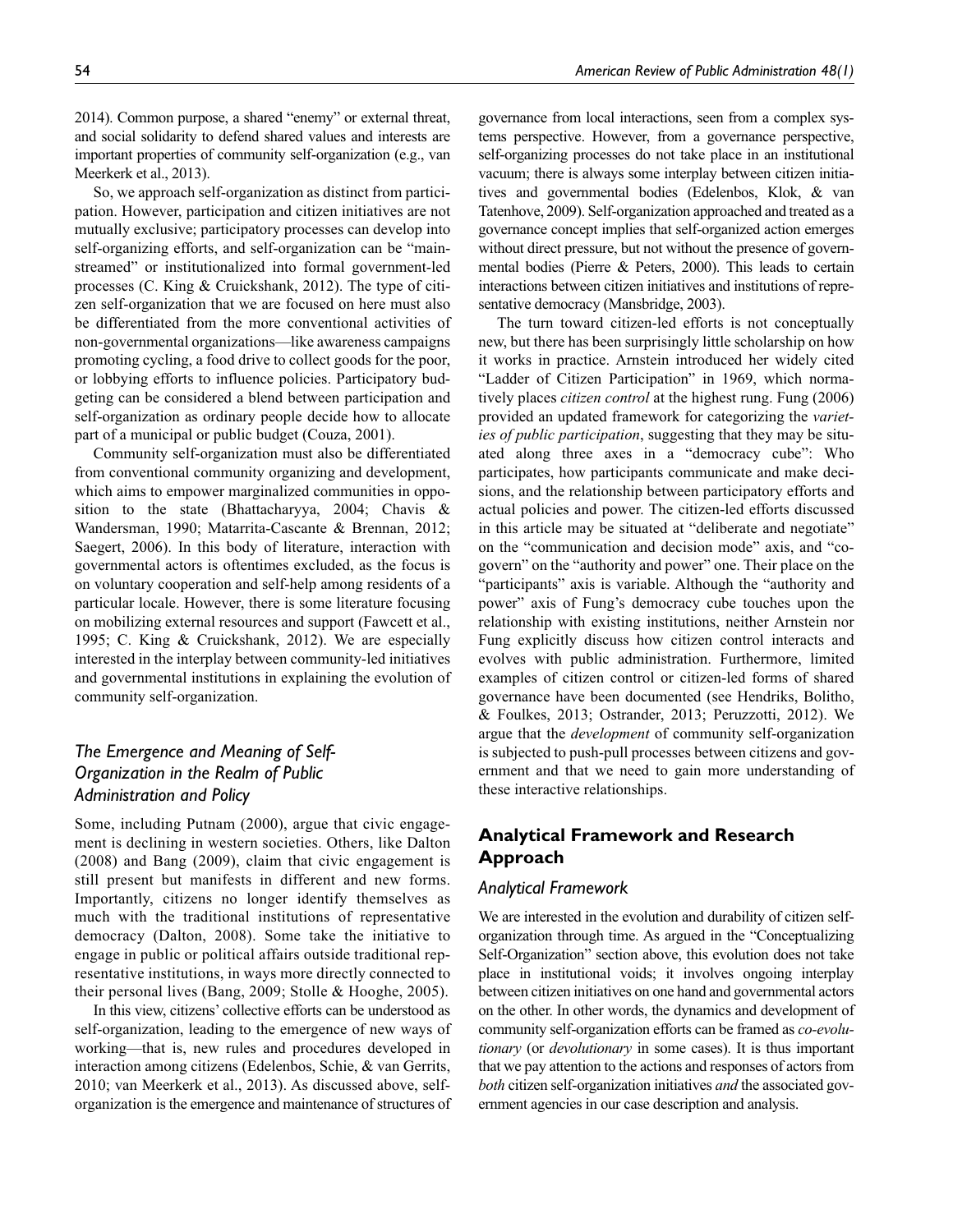

**Figure 1.** Typology of relationships between citizen initiatives and government bodies.

This research focuses on the interactions and communication processes between governmental actors and citizen initiatives. We are especially interested in the interactive dynamics (the process level) and do not focus on the governance regime level (cf. Emerson, Nabatchi, & Balogh, 2012). We analyze the ways in which actors from citizen initiatives responded to the actions of governmental institutions including both civil servants and politicians—and vice versa. We analyze how each initiative evolved over a period of time.

Both citizen initiatives and governmental actors exercise choice and autonomy about how to act in mutual relationships (Ostrander, 2013). In this interplay, we distinguish between two dimensions of agency: (a) actors' attitudes and (b) behaviors. Attitude and behavior are important dimensions of agency in explaining the evolution of interaction in (shared forms of) governance (Emerson et al., 2012; Ostrander, 2013).

Figure 1 typifies relationships on these two axes. The resulting four quadrants—stimulation, avoidance, co-production, and co-destruction—are illustrative of the types of relationships that theoretically may exist between citizen self-organization initiatives and government bodies. In this figure, we make a distinction between positive and negative attitudes, and passive versus active behaviors. The positive and negative stance can be combined with active or passive behavior, resulting in the grid displayed.

A *stimulating* relationship is one in which the selforganization initiative and/or governmental body shows a positive attitude to the other, but is relatively passive in behavior. Representatives from government and self-organizations are generally supportive and receptive of each other's actions, but are not actively involved in them; they show support and commitment in a passive way, but do not interfere and provide room to operate. *Co-creation* involves a much more active relationship in which the actors are engaged in developing a process collaboratively. On the other side, *avoidance* is the combination of negative attitude and passive behavior; in this situation, the actors are not open for collaboration or power-sharing. Actors view each other negatively, but not act on their objections, giving benefit of the doubt and avoiding negative interaction. *Co-destruction* is typified by negative stances and active behavior; this combination leads to active opposition, with each side discrediting and damaging the efforts of the other.

These dimensions are considered across time in each case so that we may better understand the evolution of the examined self-organization efforts. The temporal aspect is operationalized in *rounds* (cf. Teisman, 2000). A round is defined as a time period in which a coherent set of topic(s) or issue(s) is dealt with. Rounds are distinguished by a crucial decision or event (e.g., the involvement of a new actor), as defined by the researchers in retrospect, but based on the reconstruction of the process by the actors involved. Each crucial decision or event marks the beginning of a new round, and generally serves as a focal point of reference for the actors involved.

### *Research Approach and Methodology*

We use a multiple case study research strategy, examining three cases of community self-organization to examine potential patterns in the evolution of self-organization initiatives (Stake, 1998). We use a combination of instrumental and conventional case study research methods (cf. Stake, 1998; Yin, 1984). The instrumental case study approach is applied to explore a particular phenomenon: The evolution (and devolution) of community self-organization. We explicitly use a conventional case study strategy because our ambition is to gain insights and find patterns in the evolutions of these cases, contributing to theory building around self-organization. This type of research does not, and cannot, yield generalizable empirical knowledge about citizen initiatives, but it does provide a detailed and contextualized understanding of how the evolution of community self-organization might take place. We follow a multiple case study approach, as evidence from multiple case studies is more compelling than drawing from a single case (Stake, 1998).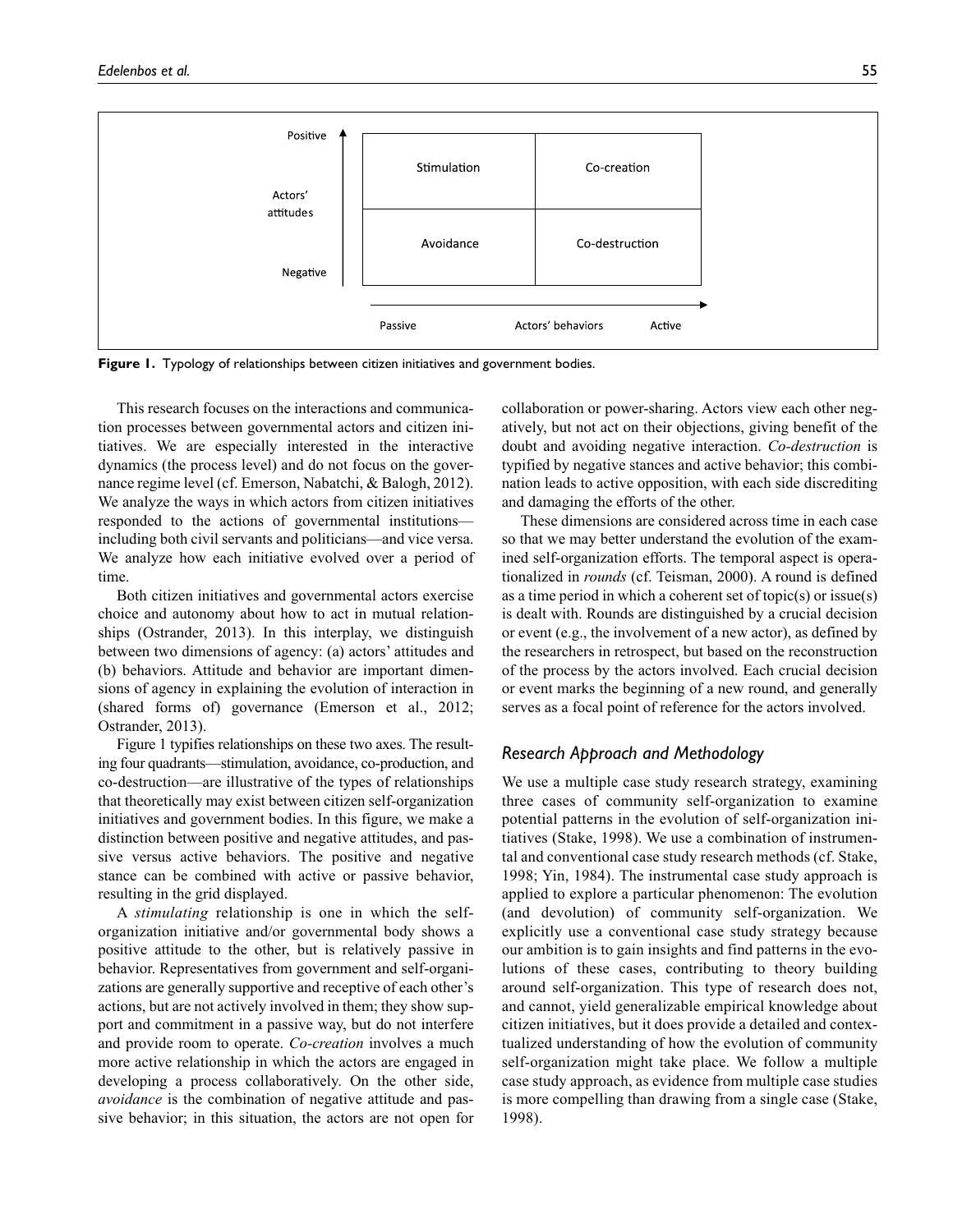This article draws from three cases: Caterham Barracks in the United Kingdom, Federation Broekpolder in the Netherlands, and the Cambridge Climate Emergency Congress (CCEC) in the United States. We wanted to have cases that were truly community-driven and in which governmental institutions were involved (at certain moments in time) as we want to study the evolution of citizen initiatives in interaction with governmental institutions. All three selected cases involve self-organized action by citizens that demanded responses from governmental institutions. The Cambridge case involves addressing climate change at the local level, the Broekpolder case focuses on environmental planning, and the Caterham case revolves around city planning. Although the contexts in which the self-organization took place differ, we are not focused on comparing the governance regimes of these three countries. We want to go beyond specific contexts to identify potential patterns in the interactive dynamics between citizen initiatives and governments. Hence, this study should not be seen so much as comparative research, but rather as contrasting case studies, from which we are able to derive important insights into the evolution of citizens' self-organization efforts and their interplay with governmental institutions. These cases are not particularly extraordinary for each of the three countries; in the United States, a long tradition of citizen engagement and community involvement exists (Forester, 1999; Fung, 2006; Mansbridge, 1983), as in the United Kingdom in, for example, community trusts (van Meerkerk et al., 2013), and the Netherlands in a government culture of consultation and participation (Edelenbos, 2005). So, other examples of policy making and public administration driven by citizen groups surely exist. Nonetheless, these initiatives are underexplored in the literature. These three cases were chosen because they are familiar to the authors (a convenience sample) as archetypes of the kind of initiative this article examines. Moreover, the authors were involved in the longitudinal study of the three cases, which provides them with direct insights into how the three cases evolved over time. This type of longitudinal case study is time-consuming, which limits the number of cases that can be examined.

Data were collected through a combination of interviews, participant observation, and document analysis. Written documents analyzed included memos, reports of council meetings, newsletters, proposals, websites, policy documents, and statutory instruments. Key players in all three cases were interviewed, including individuals active in the citizen initiatives (community leaders and other members), civil servants from the local authorities, council members, developers, and other involved governmental agencies. Our main goal was to interview a diverse range of actors representing civil society, government institutions, process facilitators, and unaffiliated private individuals (including those from the private sector). Key informants participated in multiple interviews during the data collection period (see table 1).

| Case Study. |           |          |             |
|-------------|-----------|----------|-------------|
|             | Cambridge | Caterham | Broekpolder |

**Table 1.** Overview and Spread of Type of Respondents per

|                     | Cambridge | Caterham | <b>Broekpolder</b> |
|---------------------|-----------|----------|--------------------|
|                     | case      | case     | case               |
| Government sector   |           |          |                    |
| Civil society       |           |          |                    |
| Private individuals |           |          |                    |

In the Cambridge case, seven individuals participated in in-depth, semi-structured interviews. Eight people were interviewed regarding the Caterham Barracks case. In the Broekpolder case, nine people participated in semi-structured interviews. The interview protocols followed were designed to enhance our understanding of the interactions between the citizen initiative and the local government, including a reconstruction of the interaction process, actors' attitudes toward each other and toward the citizen initiative, and what each actor did during the evolution of the citizen initiative.

The first phase of case analysis involved examining the data on each independently. The authors each examined a case, dividing it into temporal *rounds*, and characterizing the relationships in each round vis-à-vis the relationship typology introduced above (Figure 1). We use these different rounds to describe and analyze the evolution of the interactive processes between the citizen initiatives and local governments. Once this initial analysis was completed, the authors collectively examined the three cases. In three rounds of discussion between the three researchers (each responsible for one case), the case descriptions were elaborated and analyses were deepened, finding an equal level of analysis to identify patterns across the three cases.

### **Case Analysis**

In this section, we analyze the three cases, using the categories introduced in Figure 1 to structure the analysis. We examine the relationships between citizens and governmental actors in *rounds* (i.e., discrete time frames) to illustrate and examine how interactions and communication evolved longitudinally.

### *Case 1: Federation Broekpolder*

The first round took place between 2002 and 2006. Citizens opposed plans by the regional government (province of South-Holland) to designate the Broekpolder area as a location for "rural living" and to build country houses. This plan fermented significant opposition in the local community of Vlaardingen, which resulted in 10,000 signatures against the country houses. The government subsequently decided not to take any action until 2010. Citizens wanted this area to remain undeveloped, to provide leisure, sport,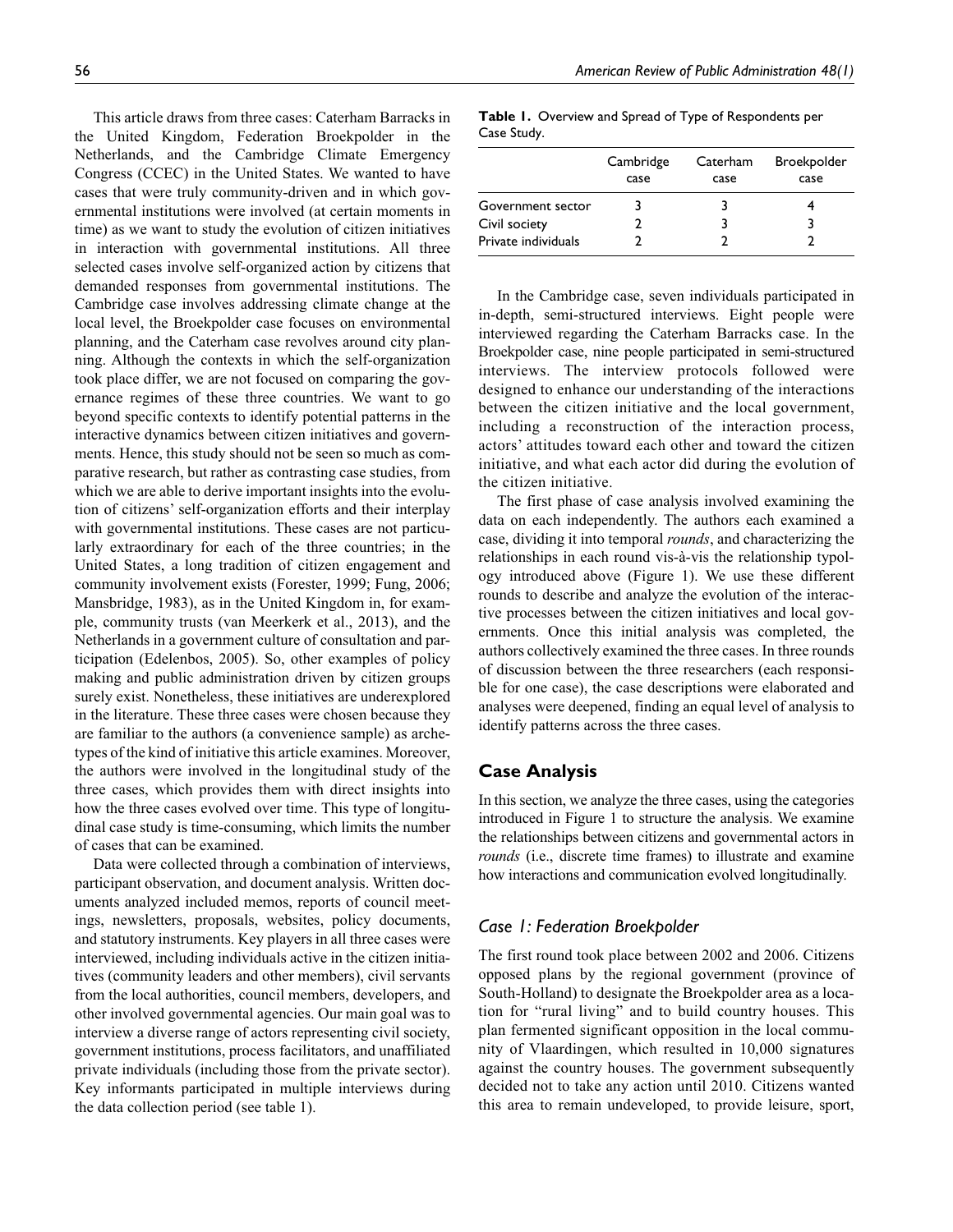and educational opportunities. They also proposed that they develop and maintain the area directly as a community organization. In response, the council agreed to provide more opportunity for local engagement and self-organization. This idea grew from a small group of involved citizens, a strategic advisor in the civil service, and an alderman.

The second round ran from 2007 to 2008. In this round, the citizen group took the lead to further elaborate the governance experiment in cooperation with the mayor and aldermen. They came up with the idea to develop a covenant to formalize agreements and conditions concerning the extent and form of the citizen initiative. The civil servant, alderman, and leading citizens worked closely to jointly develop a policy note that later evolved into *a social contract* in which the citizens' initiative (Federation Broekpolder) and its relationships with the municipality (civil service, mayor and alderman, and city council) were elaborated (co-creation). The Federation organized a role-play simulation exercise to jointly experiment with their new roles and tackle the questions and uncertainties that were raised during the council meeting. As the president of the Federation notes, this roleplay was meant to "show what the consequences would be of working with [the proposed model in the covenant]." The Federation received a budget for their organization and the maintenance and development of the area (stimulation). In this phase, city councillors kept distance, and were not inclined to get closely involved in this process as they wanted to maintain room for political maneuvering (avoidance). Some council members feared "making a decision from which they could not withdraw later on," as one councillor expressed. The civil service also kept some distance, as they did not want to get involved in a time-consuming role assisting the self-organization.

In the third round (2009-March 2010), the Federation had the task of developing a formal plan—the Integrated Area Development and Maintenance Plan—to (re)develop and maintain the area. The Plan was prepared and developed by prioritizing a few projects: The development of a core nature area, archaeological education center, activity forest, and small harbor. In this round, the citizen initiative was discussed a couple of times in the city council. They urged that the development of the plan include representatives from a broader set of citizens of Vlaardingen. "It is important that the interest and ambitions are shared by larger population than the insiders in the community imitative," said one councillor. They requested a "support poll" and "participation procedure" for citizens not directly involved in the Federation. The chairperson of the Federation embraced this amendment by opening up the planning process and following a formal public participation procedure. The public participation procedure and "support poll" were implemented in close harmony with the local government (co-creation). In the meantime, the leading civil servant received a new advisory role and thus was no longer an active broker between the Federation and the municipal government. As a consequence,

the relationship between the two was less interactive and tight. The integral area plan developed was formally approved by the council, which was still obligatory. Moreover, a new regional manager was appointed by the municipality with the task of enhancing its relationship with the Federation. A project group involving representatives of the municipal departments and the Federation was formed. This project group discussed how projects mentioned in the area plan could be prepared and implemented. The Federation struggled with the municipality's bureaucracy to actually get plans in motion; a lot of rules and (financial) procedures had to be followed to access money for implementation. The project group and regional manager did not make significant progress in getting this done (avoidance).

In the fourth round (April 2010-2011), a local government election took place. As a result, a new alderman was appointed to deal with the Broekpolder dossier. He was not in favor of this citizen initiative, and one of first things he did was to re-allocate the budget for the Broekpolder, making it no longer exclusive. He put this previously allocated money into a general budget for green area development, and it became harder for the Federation to get its ideas financed by the municipality. Their projects subsequently came to a halt, and the chairperson (and the general board) of the Federation started looking for additional funding, primarily from the regional government, to move ahead with plans (co-destruction). A member of the community self-organization reflected later that

at that moment in time it was hard to stay alive as a community initiative and it was made very clear to us that we had to become less dependent of the municipality and look for additional resources from other organizations.

They succeeded in getting some new resources to further implement their plans, despite political obstruction by the alderman. In the meantime, the regional manager was also less involved in coordinating the actions of the civil service with the actions of the Federation. The interrelationship between the Federation and the municipality became troublesome (avoidance).

In the beginning of the fifth round (2011-2014), the alderman moved on for political reasons, and again a new alderman was appointed. This alderman has a more positive view of the Federation, revitalizing interaction between the Federation and the municipality. This connection was strengthened further when the civil servant who was active in the first round was reassigned as the municipality's "program manager for participation" to develop a strategic political role for participation and self-organization. The alderman, program manager, and regional manager for the Broekpolder looked for renewed interaction with the board of the Federation (co-creation). However, budgetary problems remained. The Federation was still looking for broader connections with private and public organizations to get a public–private–society partnerships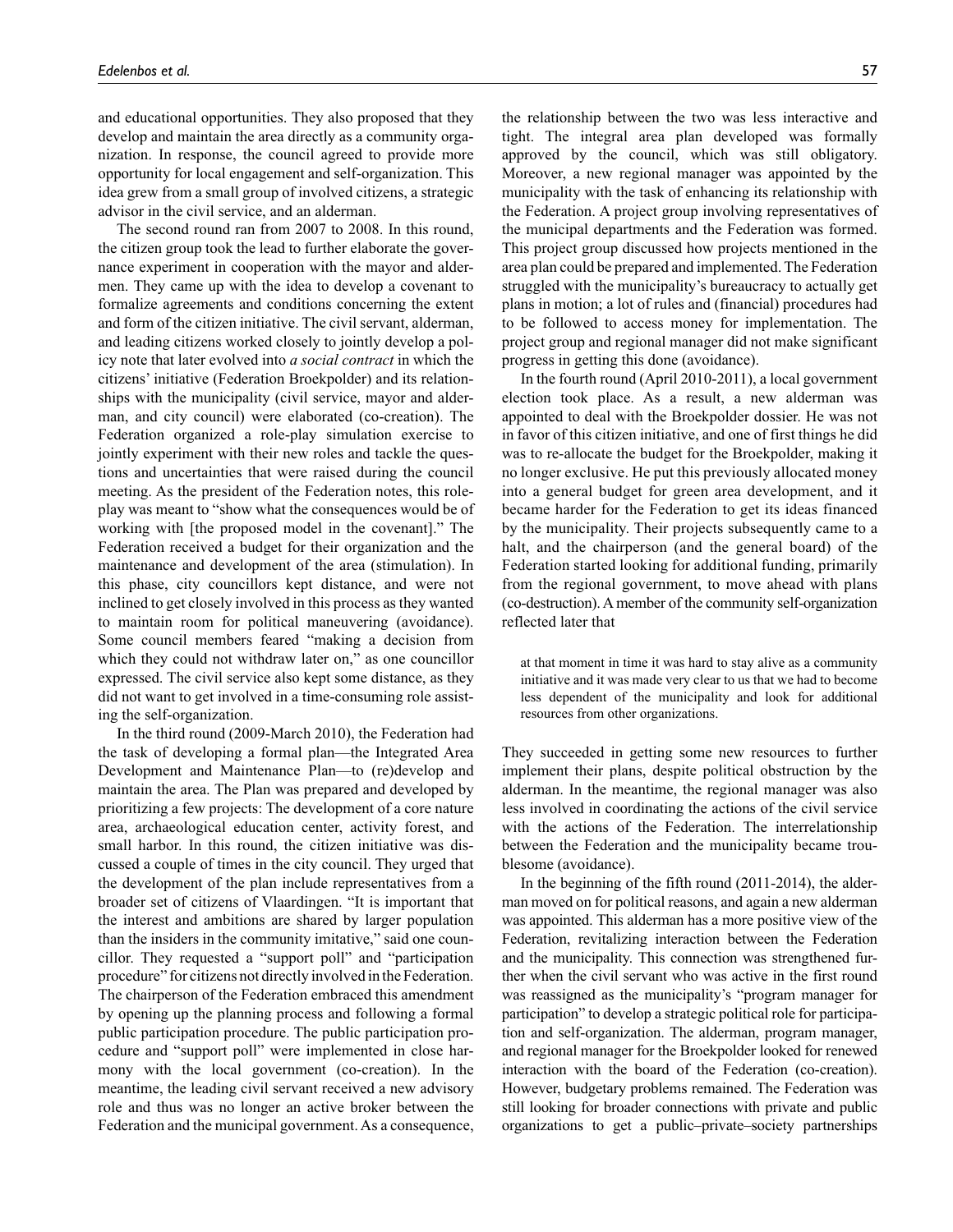| Round |                                            | Relationship                                                                                                                                                                                                                                                                                                                                                      |  |
|-------|--------------------------------------------|-------------------------------------------------------------------------------------------------------------------------------------------------------------------------------------------------------------------------------------------------------------------------------------------------------------------------------------------------------------------|--|
|       | Self-organization emerging from<br>protest | organization in the Broekpolder area<br>Stimulation—A budget is made available to financially assist the self-organization<br>Avoidance—The council and civil service maintain distance                                                                                                                                                                           |  |
| 2.    | Finding ground                             | Co-creation—The covenant was developed jointly by some in the local government (leading<br>civil servant and alderman) and board members of the citizen initiative<br>Avoidance—Relationship between community and local government as a whole is progressing<br>slowly. Civil servants hold of and demand all kinds of bureaucratic procedures and<br>conditions |  |
| 3.    | Developing integral plan and<br>projects   | Co-creation—The government and community self-organization initiative jointly prepare and<br>implement a formal participation procedure to enhance representativeness<br>Avoidance—Civil servant drops out and no new public manager is available to establish<br>communication                                                                                   |  |
|       | Political change                           | Co-destruction—A new alderman tries to get rid of the citizen initiative by politically<br>opposing plans and cutting back in subsidy arrangements<br>Avoidance—Civil servants do not respond to requests from citizens to help to get their plans<br>through the municipal organization                                                                          |  |
|       | New beginning                              | Co-creation—A new alderman and the re-appearance of the first (round) civil servant<br>revitalizes the relationship between the local government and the citizen initiative. A new<br>model for partnership is explored and developed                                                                                                                             |  |

**Table 2.** Overview of Relationships in the Broekpolder Case.

arranged in which different organizations show commitment (financially or in other ways) to the citizen initiative. The municipality of Vlaardingen became one of the partners of the Federation. In this way, public participation turned into *government participation* in the Federation Broekpolder. The Federation evolved into a large voluntary organization with more than 80 members who vary in educational and cultural background, gender, and age. To this day, the Federation is seeking to create a more formalized organization to manage the various tasks that come along with the preparation, implementation, and maintenance of the area. The board of the Federation still struggles with the idea of becoming a more professionalized organization while avoiding becoming too formalized and bureaucratized; the informal and flexible way of operating is seen as one of the strengths of the Federation. It is getting things done by highly involved and committed volunteers.

An overview of the relationships between the community self-organization and governmental institutions is provided in table 2.

### *Case 2: Cambridge Climate Emergency Congress*

The roots of the CCEC are in a city council resolution passed in 2009 at the behest of activists to recognize the "climate emergency" (Cambridge City Council, 2009). The city of Cambridge, Massachusetts, has been progressive in reducing its own greenhouse gas emissions, but in 2009, the wider community was about to badly miss the commitment made to reduce citywide emissions to 20% below 1990 levels by 2010. Anxious to see action, the activists behind the resolution called for a *community congress*, which was presented

as an opportunity to build community-wide consensus around the kind of paradigm shift needed to radically reduce emissions.

This first round of Congress planning was truly a citizen– local government partnership (co-production). A core group of activists did much of the organizing, but with significant contributions and involvement from city staff and political leaders. The mayor signed the official invitation and invested substantial time and political capital soliciting participants. It was critical to the mayor (and others) that the Congress reach beyond a core group of committed activists. The desire for broad representation informed the Congress delegate application and selection process; the age, gender, ethnicity, level of education attained, neighborhood, and organizational affiliations of applicants were considered. A series of sessions were planned and prepared jointly by community activists and a city employee.

The first Congress meeting in December, 2009—the second round in the arc of the initiative—was held at City Hall and attended by a diverse group of approximately 100 delegates. Many councillors and key city employees participated and actively engaged, signaling the legitimacy of the effort and providing resources (co-production). Delegates spent much of the day in small groups brainstorming and debating potential actions, who should take them, and their relative importance and viability. The groups generated a wide set of recommendations and notes.

A "drafting committee" made up of citizen delegates was tasked with refining the outcomes into something concrete for review and endorsement at the second meeting. The group drafted a set of recommendations on potential "governance innovations and good ideas" with the intention that they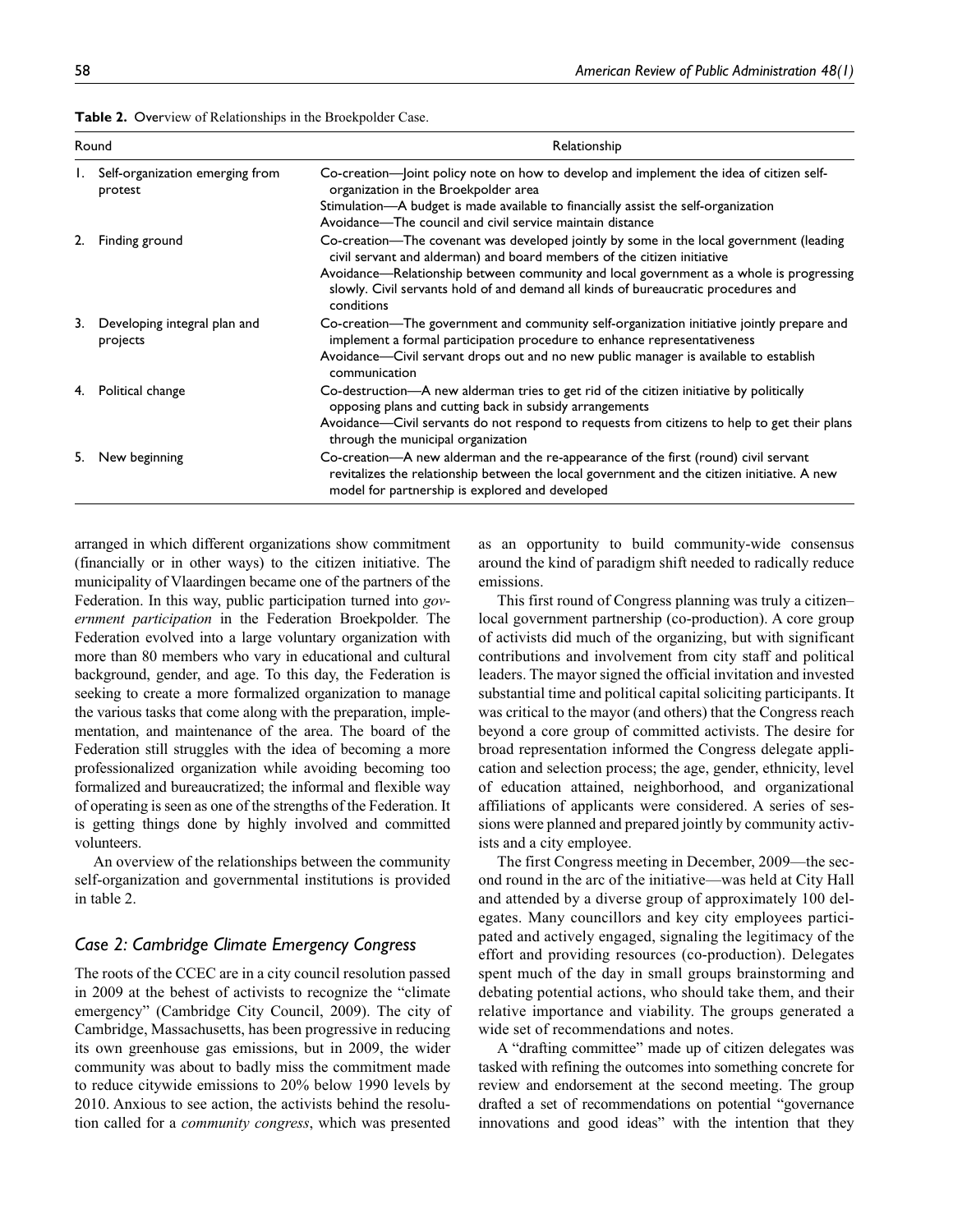stimulate action on climate change (Drafting Committee, 2010a). Delegates provided extensive feedback electronically. Some recommendations were later translated into policy, including a call to increase resident parking permit fees to discourage car ownership and raise further revenues for alternative mobility projects; the fact that they came from a broad cross-section of citizens enhanced their legitimacy. While some, particularly within the city, were more interested in hearing what citizens could do, the document focused on ambitious recommendations for the city government (stimulation). The question of whether the city, or citizens and other stakeholders are primarily responsible for fostering reductions was a source of debate. City officials were supportive of the Congress in part because they saw it as an opportunity to engender greater action throughout the community. In contrast, many organizers were looking to the municipality to take the lion's share of responsibility. This difference in expectations would persist as the Congress and follow-up efforts progressed, generating tension (avoidance).

Most delegates returned for the second Congress meeting in January 2010 (third round), to discuss and approve the recommendations, and develop a plan for moving forward. It did not turn out that way. Delegates questioned various aspects of the proposal, precipitating debate. Some were displeased that the issues most important to them were not given greater attention while others reverted to brainstorming. Some from the city reiterated their concern that the group was focusing on them rather than considering voluntary actions by private actors (avoidance). In the end, the group decided that it needed more time to deliberate and refine the proposals. While not all were pleased with the trajectory, the city agreed to host another meeting, and the drafting committee was directed to revise the recommendations and share them with delegates in advance (co-production).

The drafting committee revised the proposals into a draft final report, featuring three resolutions for consideration at the third meeting. As was the case between the first and second meetings, this core group spent substantial time deliberating and editing. Other delegates and city officials were kept abreast via email and invited to all meetings although few attended. City officials attended sporadically, and did not play a central role in the drafting process this time (avoidance).

A new mayor opened the third and final Congress meeting in March, 2010 (fourth round). Participation dwindled to around 50 delegates. This extra meeting was more than participants had originally committed to, and the sometimesfrustrating second meeting may have driven some away. Unfortunately, diversity and representativeness had declined. Nonetheless, the group ultimately passed all three resolutions with nearly unanimous support. The meeting concluded with citizen action groups, which had come out of the previous meetings, reconvening and establishing plans for action. The idea was to transfer the momentum from the Congress into thematic groups that would operate relatively

independently (stimulation). The Cambridge Climate Emergency Action Group (CEAG) was created to work with the city to implement an awareness campaign; advocate for, support, monitor, and evaluate the implementation of the resolutions; and engage in broader movement-building (Drafting Committee, 2010b). Nineteen delegates, mostly former Drafting Committee members and core organizers, joined the CEAG. The group sent the final report to council, had positive meetings with the new mayor and city administrators, and developed a plan of action to keep up the momentum. Former delegates were sent semi-regular updates over the following months and an online platform was developed for information sharing and collaboration (stimulation).

CEAG members were, for a time, successful in holding the city's attention. Five follow-up meetings were held with both the mayor and city manager. Community members were pitching paradigm-shifting ideas, like mandated radical reductions in energy use. In contrast, the city was focused on how it could support largely voluntary measures among citizens. In other words, the citizen group was intent on shifting policy and public administration while the city was looking to support more traditional initiatives to influence public opinion and behavior. In the end, some Congress recommendations were implemented while many were not.

After the five meetings, the CEAG and city did not formally meet again. The CEAG continued to organize events. However, despite their valiant attempts, the group engaged few citizens beyond those already committed. The diversity that had been intentionally fostered for the Congress was largely lost, to the lament of many in the city administration. In the words of an interviewee, the CEAG was no longer interested in "big tent building." Disagreements around how radical of a response is needed also persisted. Cracks in the relationship with the city were showing (avoidance). CEAG activists complained that the city was not more actively involved.

[He] appeared to be engaged, but in terms of follow through there has been close to zero [. . . He] couldn't show up at any meetings, hasn't spoken to me, [and] hasn't returned phone calls, [said an activist of the mayor.]

The activists were also increasingly critical of the city's efforts on climate change, and felt that little had come of the Congress and commitments they thought the city had made (co-destruction). They felt that the city had abandoned them and given up on addressing the emergency. On the other side, some in the city lamented that the core activists let their unbending demands for massive, immediate action alienate important stakeholders, leaving them unable to build a broad coalition. "Everybody wants the same thing, yet you are absolutely determined and will not stop [taking an adversarial stance]," opined a city councillor, adding thatmaybe it's because different kinds of things require different skills—that determination and bullheadedness is required if you are going to carry a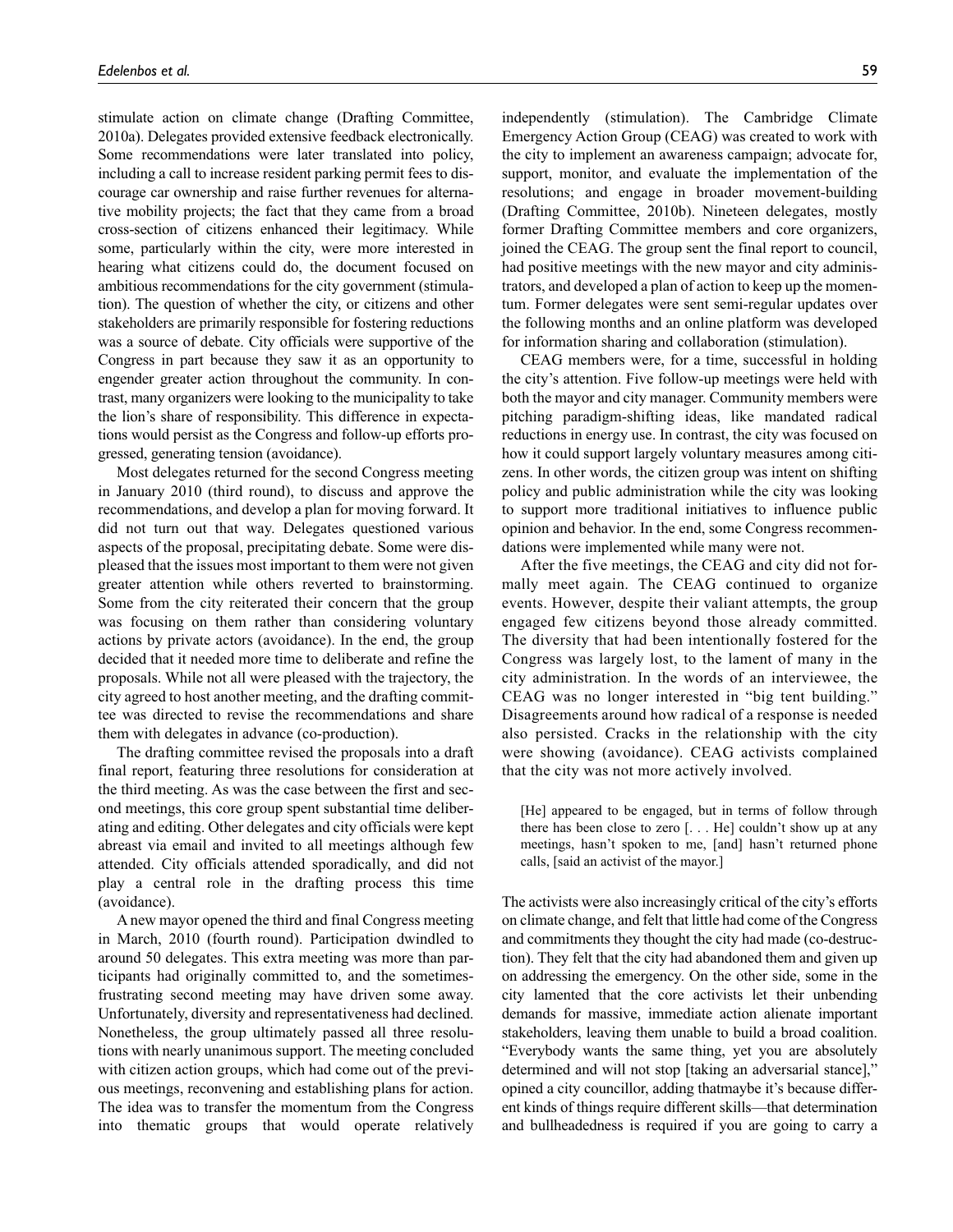|            | Relationship                                                                                                                                                                                                                                                                                                                                                                                                                                                                                                                                              |  |
|------------|-----------------------------------------------------------------------------------------------------------------------------------------------------------------------------------------------------------------------------------------------------------------------------------------------------------------------------------------------------------------------------------------------------------------------------------------------------------------------------------------------------------------------------------------------------------|--|
|            | Co-production-City gave legitimacy and support to the initiative. Broadly representative citizen<br>involvement provided further legitimacy.                                                                                                                                                                                                                                                                                                                                                                                                              |  |
| follow-up) | Co-production-City continued to support the effort with substantial resources.<br>Stimulation-A set of policy innovations emerged, some of which the city adopted.<br>(Nascent) avoidance—Some in the city displeased that the effort generated a "laundry list" of to-dos<br>for them, with less attention to private actors.                                                                                                                                                                                                                            |  |
| follow-up) | Avoidance—Many within the city increasingly disillusioned as the process faced procedural challenges<br>and the outcomes continued to focus on their activities, rather than citizen behaviors.<br>Co-production—Despite apprehensions, the city continued to support the initiative with resources<br>and (reduced) participation.                                                                                                                                                                                                                       |  |
|            | Stimulation—Congress generated a widely supported set of recommendations. The CEAG and citizen<br>action groups charged with continuing the work. City officials were largely supportive, but providing<br>fewer resources and less involved.                                                                                                                                                                                                                                                                                                             |  |
| group)     | Avoidance—While a positive relationship existed for a short time, this evolved into avoidance, as<br>many officials felt increasingly alienated from the core activists that the CEAG had reverted to, and<br>felt that they had no particular legitimacy.<br>Co-destruction—The relationship featured some "co-destruction," as some CEAG activists grew<br>increasingly vocal in their criticisms of the city, further straining the relationship. In return, some in<br>the city criticized the unconstructive and exclusionary attitudes of activists |  |
|            | Round<br>1. Pre-Congress<br>2. First meeting (and<br>3. Second meeting (and<br>Third meeting<br>5. Post-Congress (action                                                                                                                                                                                                                                                                                                                                                                                                                                  |  |

**Table 3.** Overview of Relationships in the Climate Congress Case.

Note. CEAG = Cambridge Climate Emergency Action Group.

standard yourself with a small group of people . . . and there are times when that's needed . . . you could say that to get the Climate Congress started, that was needed. But after that, if what you are seeking is broad-based buy-in, you can't be going and insulting people. Table 3 provides an overview of the relationships between the community activists and municipal officials.

## *Case 3: Caterham Barracks*

The case of Caterham Barracks can be divided into four rounds. The first round took place between 1995 and 1997. In the beginning of the 1990s, the army declared its barracks in Caterham redundant, resulting in its closure in 1995. This left a set of attractive and well-constructed buildings on a large site in the middle of the small village. A few local residents and two local councillors saw the redevelopment of Caterham Barracks as a potential regeneration site for Westway, then one of the poorest wards in the District. To protect the site and the buildings from clearance and their replacement by a standard estate of new high- and middleincome detached houses—the most profitable private sector solution for the site—these local residents spearheaded a campaign to make the site a Conservation Area. A forum for discussion and the development of a common vision for the future of the Barracks site was formed: the so-called Local Group (co-creation). This Local Group consisted of representatives from different community groups, officers, and councillors of the District and members of the Caterham Residents' Association. It reported back to the District Council. In this co-creation process, there was significant

consensus in the local community that a development strategy focused on building new houses would not be beneficial for increasing the vitality of the urban area.

The Local Group wanted to turn the site into a Conservation Area to prevent the demolition of the historical buildings. As the later chairman of the Community Trust noted, "It was the institution [Caterham Barracks] that created this part of Caterham. In terms of the historical growth of this place, it is really important. Just to knock it down doesn't really do anything sensible with it." A Conservation Area designation required both the support of the council and the local community, as local consultation is required. This was an important trigger for organizing community participation and establishing further cooperation with local government (co-creation). Bus tours organized by the local government took local residents into the area and asked if the site should be preserved. As a respondent from the District Council noted,

Every two hours a bus went from there and we were like tour operators . . . That was the first exercise really that we had done in that way, bringing the people in and consulting with them. Normally for a consultation of a conservation area you will publish a document saying; "Here it is, we want your responses back within 6 weeks or 12 weeks, whatever!"

Furthermore, local residents were invited to vote for different development scenarios, which were co-created by the local authority and the Local Group. On the basis of the selected scenario, the council produced a development brief for the bidding process in which community benefits were ensured and it was clearly stated that any new residential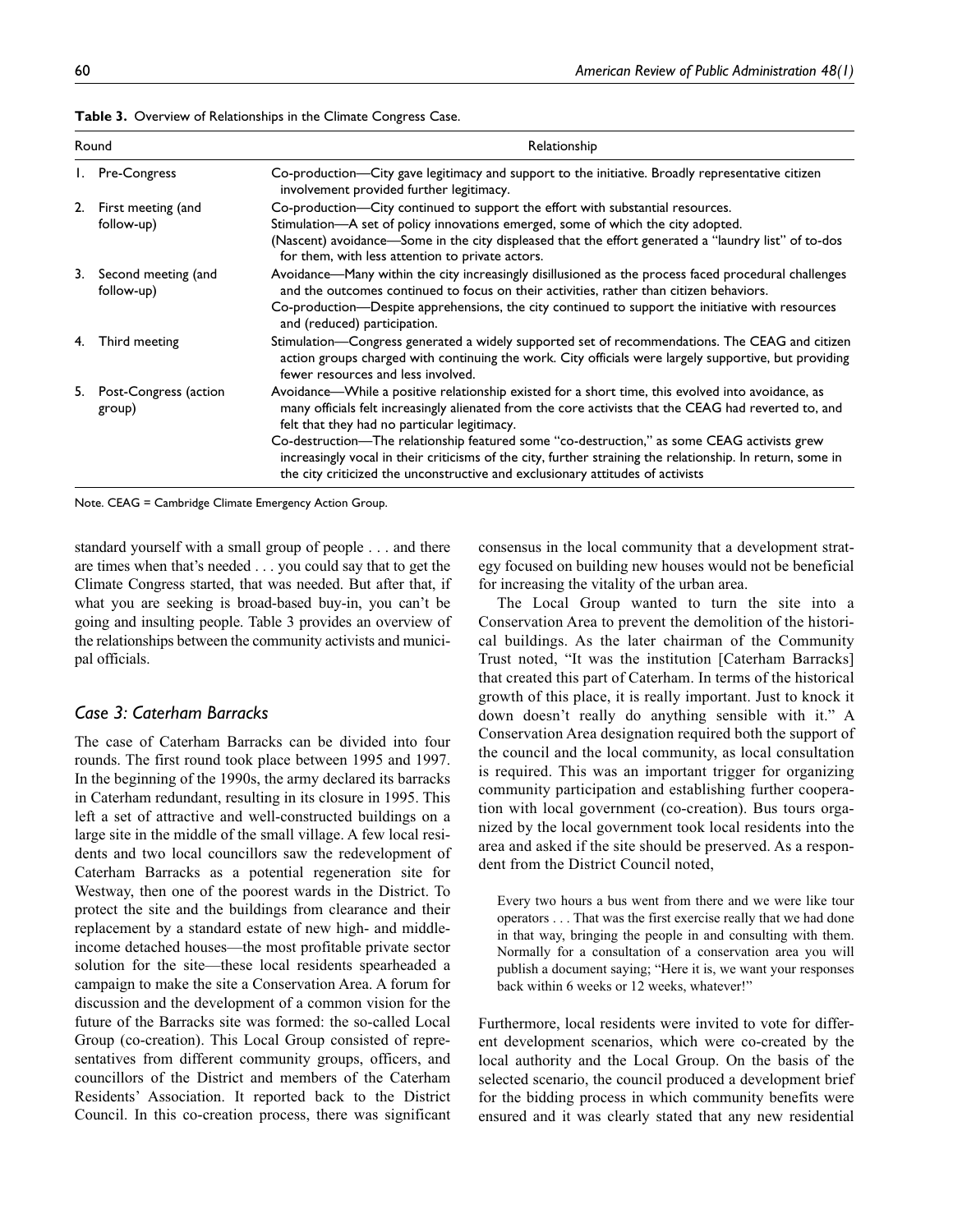development would only be permitted if sufficient community benefit were demonstrated (stimulation).

The second round started (1998) when the bidding process ended and the site was sold to a private developer. The draft development brief proposed that the majority of buildings on site should be retained for a mix of community and employment uses, and suggested that a maximum of 110 homes could be created on site. A relatively small, but upand-coming, company decided to invest in this project. The developer started an interactive planning process with local residents to explore the possibilities for combining housing with community facilities (co-creation). A respondent stated, ". . . because it was on our doorstep, we felt we had the time to invest in trying to make this work." A community planning week was organized, which attracted contributions from over 1,000 people. At the end of this planning week, it was agreed that both more facilities and more houses could be developed than initially noted in the development brief.

In this round, further cooperation between the private developers and the Local Group developed, with assistance from the local government (stimulation). A specific working group (Caterham Barracks Community Facility Working Group) was set up to build upon the Planning weekend and think about the future management of the community facilities. With the assistance of the private developer and the District Council, this working group set up several thematic groups to further elaborate the ideas concerning the community facilities and their future management. The local government provided room for the Local Group to develop a business case for the future management and maintenance of the site (stimulation). It used external experts to judge the developer's concept proposal (see next round), prepare an agreement, and tried to maximize the community benefits in the deal with the private developer.

In the third round (1999-2000), specific arrangements were made between the Local Group, the private developer, and the District around the future ownership of specific community buildings and land, and the role of the Local Group. The District Council approved the planning application of the private developer. The arrangements between the Local Group, the private developer, and the District were formalized in a "Section 106 Agreement" in which the assets and the land for community facilities were transferred to a newly formed local Community Trust. As a business person noted,

their [the Local Group] idea was to look at different mechanisms by which these buildings could be owned and run. . . . it just felt that a Trust was probably the best way forward in terms of it was then owned by the whole community.

Part of this agreement was that the developer release UK£2.5 million in buildings and money to this Trust for the construction and maintenance of community facilities on the site. The interplay between the local government and citizen group in this round can be considered stimulation, as the local government took a facilitating role and handed over responsibility for the community assets to the citizens. Representatives from the local authority, the developer, and existing and new Caterham residents, as well as from commercial and local business interests, sit on the Trust's board and oversee the management of the community facilities. The interplay can, on one hand, be considered stimulation, as responsibilities were handed over and the citizen group was supported in taking and maintaining a leading role. On the other hand, the local government maintained a monitoring role in the Trust's board and had to approve decisions, invoking some co-production.

In the fourth round (2001-2011), interaction between the private developer and the local authority decreased. After the establishment of the Trust and the handing over of the community assets, the Trust started looking for exposure and aimed to be self-regulating and self-sustainable. Different self-organizing user groups evolved from the working groups. They were originally sponsored and supported in their management, but, according to the Community Trust's philosophy, all of the community facilities should achieve self-sustainability. "User groups are allowed to run a community facility on their own and ultimately to own the particular asset, if they are able to financially sustain themselves and to provide community benefits," said an interviewee from the Community Trust. The relationship with the local government in this round may be considered avoidance. The Trust tried to function independently, and the governmental representatives on the Trust Board were not actively engaged. In fact, once the terms of the two representatives ended, the local government had no trustees on the Trust's board.

An overview of the relationships between the community self-organization and governmental institutions is provided in table 4.

### **Cross-Case Observations**

Each of the three cases has a unique institutional context, background, and specific features. However, some patterns emerge from our longitudinal analysis of the relationships between citizen initiatives and government agencies in the three cases studies. These may suggest wider trends and considerations in the evolution of citizen initiatives. We discuss five observations below.

## *Discontent From Citizens As a Starting Point for Community Self-Organization*

Unsurprisingly, community self-organization is often born out of discontent with the status quo or external threats. In all three cases explored here, the citizen initiatives emerged from discontent with governmental planning and decision making. In the U.S. case, it was a small group of climate activists dissatisfied with climate policies and programs at the local level that was eager to see the municipality do more.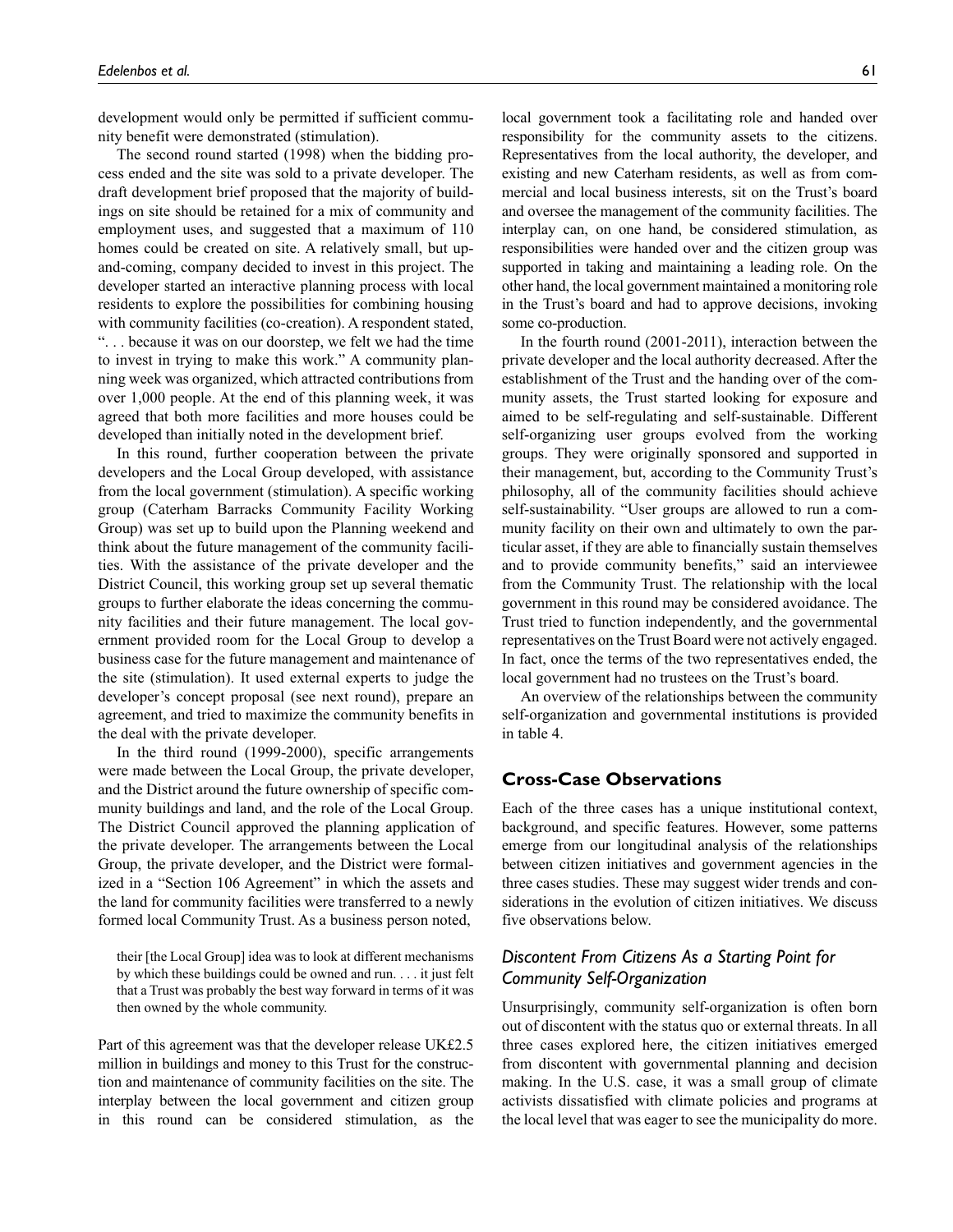| Table 4. Overview of relationships in the Caterham Barracks case. |  |
|-------------------------------------------------------------------|--|
|-------------------------------------------------------------------|--|

| Round                                                                                                                | Relationship                                                                                                                                                                                                                                                                                                                                                                                                                                                                                                                                                                                                            |  |
|----------------------------------------------------------------------------------------------------------------------|-------------------------------------------------------------------------------------------------------------------------------------------------------------------------------------------------------------------------------------------------------------------------------------------------------------------------------------------------------------------------------------------------------------------------------------------------------------------------------------------------------------------------------------------------------------------------------------------------------------------------|--|
| 1. Self-organization triggered due to<br>threat of demolition of historical<br>buildings and construction of housing | Co-creation – Development of a common vision about the future of the Barracks'<br>site, resulting in different scenarios for the site. Mobilization of residents to vote for<br>development scenarios.<br>Stimulation – the Council produced a development brief, which provided policy directives<br>that strongly recognized the interests of the local community, supporting the position and<br>involvement of the local community in the planning process.                                                                                                                                                         |  |
| 2. Community planning and developing<br>projects                                                                     | Co-creation – (mainly) between private developer, Local Group and local community<br>through a community planning weekend and working groups. Local government acted in<br>the background.<br>Stimulation - The local government stimulated the developer to engage the local community<br>and provided room for the Local Group to further develop the site and a business case<br>with the private developer for the future management and maintenance of the site. Local<br>government prepared S106 agreement and tried to maximize the financial and community<br>benefits in the deal with the private developer. |  |
| 3. Establishing governance<br>arrangements                                                                           | Stimulation - local government took a facilitating role and handed over the responsibility of<br>the community assets to the citizens<br>Co-creation / stimulation – local government part of the Trust's Board, but mainly a<br>monitoring role. The community representatives led in developing ideas and making the<br>decisions concerning the management of the community facilities.                                                                                                                                                                                                                              |  |
| 4. The Community Trust in action                                                                                     | Avoidance - Interaction between local government and citizen group (members of the<br>Community Trust) strongly decreased. The Community Trust operates independently.<br>The local government had no trustees on the Trust's Board once the terms of the two<br>representatives ended.                                                                                                                                                                                                                                                                                                                                 |  |

In the United Kingdom, it was a group that wanted to protect a site and its buildings from governmental and private sector plans to clear and replace the area with a standard estate of new high- and middle-income detached houses. In the Netherlands, it was a small group of citizens that resisted plans to build large country homes in the green open spaces of the Broekpolder. The cases suggest that, at least in some instances, discontent can morph into positive and productive initiatives with citizens taking the lead in developing alternative policies and engaging in public administration. Citizen initiatives are not solely characterized by obstructive behavior but can also involve constructive action to make a difference in advancing policies and action in the public sphere.

## *Positive but Fragile Stand Toward Community Self-Organization*

A second observation is that officials can have positive opinions on the emergence of citizen initiatives. Their emergence mirrors the overall trend toward "big society" in which citizens take more responsibility and become self-reliant. This positive stand can lead to active, co-creative relationships between government and citizen initiatives. In all three cases, we see that officials took stimulating and co-creative actions. However, we also see avoidance strategies in both the Climate Congress and Broekpolder cases, when councillors and civil servants came to see citizen initiatives as sources of extra work and/or came to question their legitimacy (cf. Connelly, 2011).

Positive stances can also be fragile due to political changes (an election in the case of Broekpolder), and conflicting personalities (Cambridge and Broekpolder). The behavior of some of the Climate Congress members irritated officials, and a new alderman personally developed fierce opposition to the citizen initiative in Broekpolder. Another important issue and source of fragility is the representativeness of community self-organization efforts; this brings us to the next observation.

## *Legitimizing Action by Fostering Representativeness in Community Self-Organization*

The question of who speaks for whom is central to democratic theory. With citizen initiatives, the fear is often that they are really driven by small groups of activists that are unrepresentative of wider opinions and preferences (e.g., Connelly, 2011). Legitimacy is gained by engaging other stakeholders and greater swaths of the population, but this can be hard to do. In the case of the Climate Congress, the representativeness, and thus legitimacy, of the group was greatly expanded via a concerted effort to bring a diverse group of delegates together. These efforts involved extensive co-production between citizen organizers and city officials. Unfortunately, however, legitimacy dissolved as delegates become disengaged and the process reverted back to the core activist group, which was not particularly diverse or representative of the community. In contrast, representativeness has been strengthened over time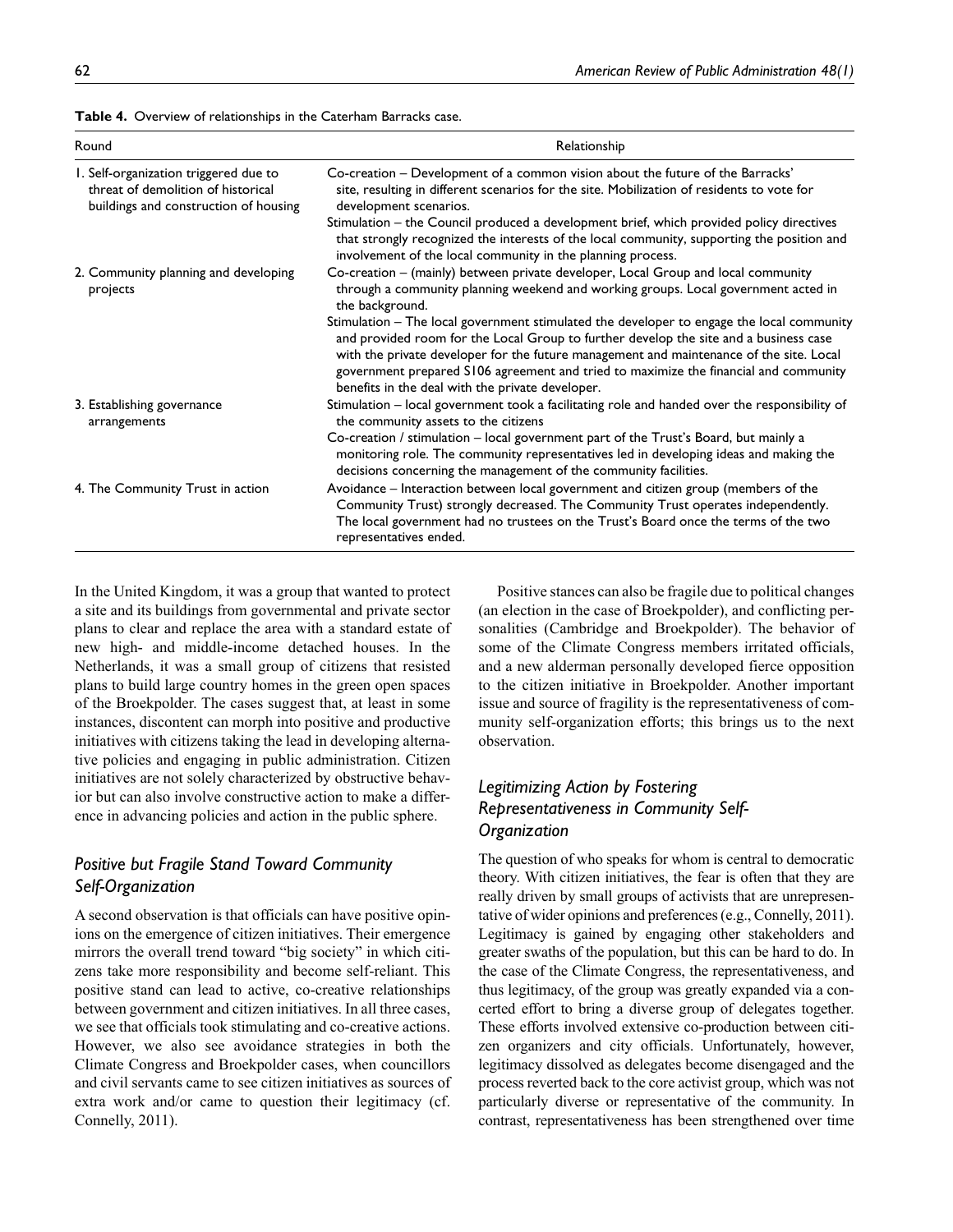in the case of Federation Broekpolder. The government officials performed a meta-governance role (Sørensen & Torfing, 2007) and demanded extra activities by the Federation to involve the wider community of the city of Vlaardingen. The importance of broad representativeness in participation remains high on the agenda and is continuously monitored by the board of the Federation. We also see that representativeness was an issue in the Caterham Barracks case. In the second and third rounds, the representativeness of the Trust was strengthened by mobilizing participants and engaging residents through the working groups. In the last round, communication with the local community somewhat decreased; this was due to the establishment of community facilities and the relative autonomy of the management of those facilities.

## *Interplay Between Citizens and Governmental Actors: The Role of Boundary Spanners*

Although citizen self-organization is inherently a bottom-up process, this does not imply that governmental action and interplay is absent. Local governments, including city councillors and civil servants, played important roles in all three cases. Self-organization doesn't take place in an institutional void. All three cases suggest that some constructive interaction between citizen initiatives and government actors is needed to keep them alive, and often to get established in the first place. In the Broekpolder and Climate Congress cases, these interactions had their ups and downs. Perseverance and intrinsic motivation on the part of the citizens were needed, but a stimulating governmental environment helped to keep the initiatives alive. In the Caterham case, this interaction was also critical to getting the Community Trust established. Furthermore, this interaction was essential for the citizen initiative to get the space required for community-driven development in the area. Political support was necessary for preserving the historic buildings by turning the area into a Conservation Area. Interestingly, the interaction between the District Council and government agencies on one hand and the citizen initiative on the other was in no way negative, in terms of conflicts or strong opposition. There is a strong interconnection between the District Council and the citizen initiative (politically), which is not contested.

Governmental actors took facilitative roles in spanning the boundaries between the citizen-organizations and municipalities in all three cases (cf. van Meerkerk & Edelenbos, 2014). In the Cambridge case, city officials and managers took an explicit role in organizing processes associated with the Congress and hired the external neutral facilitator. In the Caterham case, a very involved councillor—who became independent chairman of the self-organization at a later stage—took on the role of boundary spanner in organizing interconnections between citizens and voluntary organizations, and municipal entities. In the Broekpolder case, connections and interactions were made possible by the chairperson of the Federation and also by civil servants from the municipal organization.

## *Evolution of Community Self-Organization*

There are some remarkable differences regarding the evolution and duration of the citizen self-organization efforts in these three cases. It is not our intention to draw generable conclusions from only three cases, but there are some indications as to why their trajectories diverged. In the Cambridge case, the Congress gradually dissolved, while in the other two we see the Federation and Community Trust continue. The Federation grows and grows, whereas the Congress got smaller and smaller each time. The Community Trust grew in the first two rounds, but then remained relatively stable and the same size. In the last round, the Trust seemed to have difficulty growing further and attracting additional community groups and volunteers to take over the remaining community assets of the site. This variability in duration may be explained, at least in part, by the factors discussed above. For example, active boundary spanning and effective facilitation can greatly help initiatives to endure (van Meerkerk & Edelenbos, 2014).

Another aspect is the perseverance of the people leading the citizen self-organization efforts. In Cambridge, the core climate activists worked very hard on the initiative when they felt it could advance their goals, but felt little responsibility for keeping it alive for its own sake. They shifted to other tactics to lobby for action on climate change when the Congress was no longer serving its instrumental objectives. In the other two cases, the chairpersons of the voluntary organizations were very active in growing their initiatives and building vital organizations of active volunteers.

Beyond perseverance are the less tangible questions of personality and tactical flexibility among key organizers. As noted previously, co-destructive relationships between the municipality and citizen initiative were almost entirely absent in the Caterham case. In contrast, some of the key organizers had "prickly personalities," in the words of one municipal official, in the Cambridge case. They continued to hold a more adversarial stand vis-à-vis the city on many issues, which discouraged municipal actors, at a personal level, from remaining engaged and supportive.

### **Conclusion**

This article has explored the opportunities and challenges community self-organization efforts instigated to shape public policies and advance public administration present by examining three cases in three different countries: The Federation Broekpolder in the Netherlands, the Caterham Barracks in the United Kingdom, and the CCEC in the United States. The similarities and differences across the cases suggest that, while each situation is different, some general observations can be made, which may be considered theories worthy of further investigation.

A first observation-cum-theory is that action from citizens often arises from discontent with existing situations and a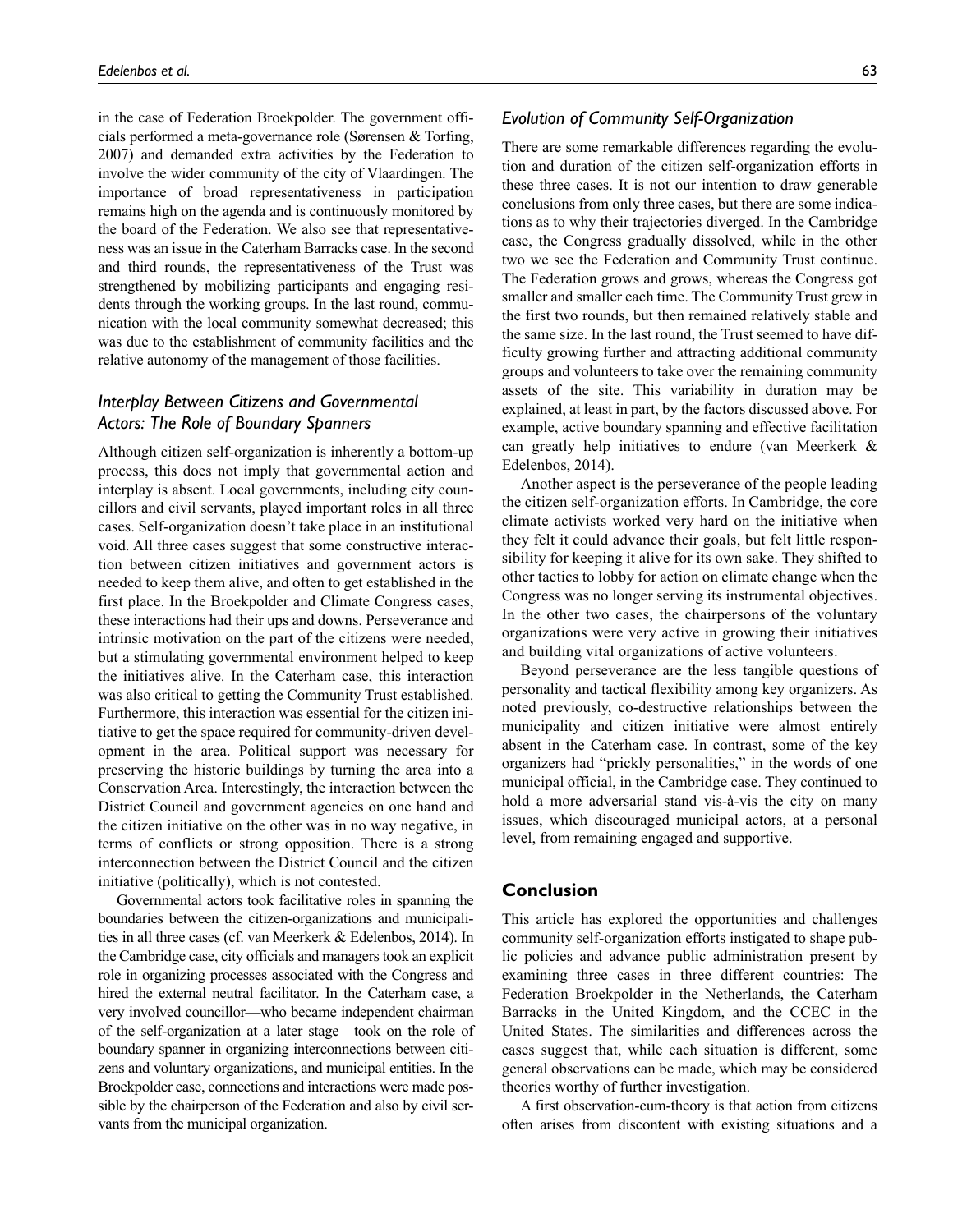feeling that new policies and actions are needed. Community self-organization in this respect often includes some confrontational strategies toward governmental and/or private sector actors to create room to advance their interests, as also found in other research (Saegert, 2006). However, for the longer term, co-creative relationships between government and citizen initiatives may become critical for realizing community benefits. Rather than simply mounting opposition to proposals made by governments, participants can proactively craft innovative strategies that address community needs and wishes. Policies can be wiser when those they will directly impact play a key role in designing them. Democratic legitimacy can be increased when citizens have a direct say in the policies that guide them. Although these benefits are often mentioned in the literature on participation, community development, and community initiatives (Connelly, 2011; C. King & Cruickshank, 2012; Mansbridge, 2003; Saegert, 2006; Voorberg et al., 2015), real evidence is still lacking on whether community initiatives really lead to higher performance (support, legitimacy, effectiveness, productivity, and efficiency). We need more empirical studies and proof of this.

Community self-organization initiatives are strongly embedded in governmental environments (see also Fawcett et al., 1995; C. King & Cruickshank, 2012), leading to different modes of interaction. We found that governments often have positive opinions on emerging community self-organization initiatives, which fits the general trend in Western democracies toward "big society" and citizen self-reliance (Healey, 2014; Kisby, 2010). Government agencies can potentially reduce their efforts, which may be a boon when faced with fiscal and policy constraints. Local government agencies and representatives from community self-organization groups can develop co-creative relationships in which they both actively and jointly develop initiatives. Governments can also stimulate these initiatives by providing subsidies and material assets to support their emergence and development. In a similar vein, Fawcett et al. (1995) found that communities are looking for support organizations and grant makers (cf. Ostrander, 2013; Saegert, 2006). However, we also found that negative relationships can emerge, often because of personality conflicts in the administrative and political realms. Active opposition and co-destructive relationships can develop and heavily influence the evolution and durability of self-organizing initiatives. Hence, the interaction between government and community initiatives has dark sides, not leading to support but negative interference (see also Ostrander, 2013). Furthermore, we want to stress the dynamic nature of these interactions, as found in our case studies. This instability can have multiple sources, including discontinuity of those involved. Avoidance can turn into co-production and also return to avoidance again, or develop into co-creation. In summary, interaction between community organizations and government institutions is not stable but dynamic. However, we need more longitudinal and comparative case study research to truly

understand which factors influence changing relationships over time.

One important source of avoidance and active opposition from government institutions may be that the legitimacy and representativeness of citizen initiatives can often be questioned, including by political actors invested in representative democracy. This observation is supported by other scholars (Bhattacharyya, 2004; Mansbridge, 2003; Saegert, 2006). They may find it important that self-organized citizen initiatives represent and capture the perspectives and interests of all citizens. In our study, this consideration greatly influenced the evolution and duration of citizen initiatives. Those who manage to link with other citizens, including via community and volunteer organizations, can succeed. Those that do not can lose their legitimacy and fail. More research is necessary but if this observation holds true, citizen initiatives must ensure that wide swaths of the population and various stakeholder groups are involved if their efforts are to be seen as legitimate and endure. Both government actors and other stakeholders can lose confidence if particular interest groups dominate efforts.

Of equal importance, officials must be willing and able to participate and collaborate in deliberative processes, foster relationships with citizen groups, and understand where their responsibilities begin and end vis-à-vis citizen groups. This is in line with the call by C. King and Cruickshank (2012) for government to not only be open to, but also be ready for, alternative forms of government engagement in communities. Greater insight into how government agencies can effectively and legitimately engage in community self-organization is necessary (cf. Ostrander, 2013). To develop cocreative relationships, we observed in our case studies that government officials and representatives from citizen initiatives emerged as active boundary spanners. That is, actors who can operate at the borders between organizational structures, both on the side of government and citizens, are important for the legitimate and effective development of citizen self-organization initiatives and to keeping these initiatives alive and enduring. Also, community members need to increase their skills to engage governments (cf. C. King & Cruickshank, 2012), which to a large extent means developing networking and boundary spanning capacities (see also Edelenbos & van Meerkerk, 2015). However, more research examining precisely which skills are important is necessary. Future work might involve large *n*-studies to generate more generalizable findings.

#### **Declaration of Conflicting Interests**

The author(s) declared no potential conflicts of interest with respect to the research, authorship, and/or publication of this article.

#### **Funding**

The author(s) received no financial support for the research, authorship, and/or publication of this article.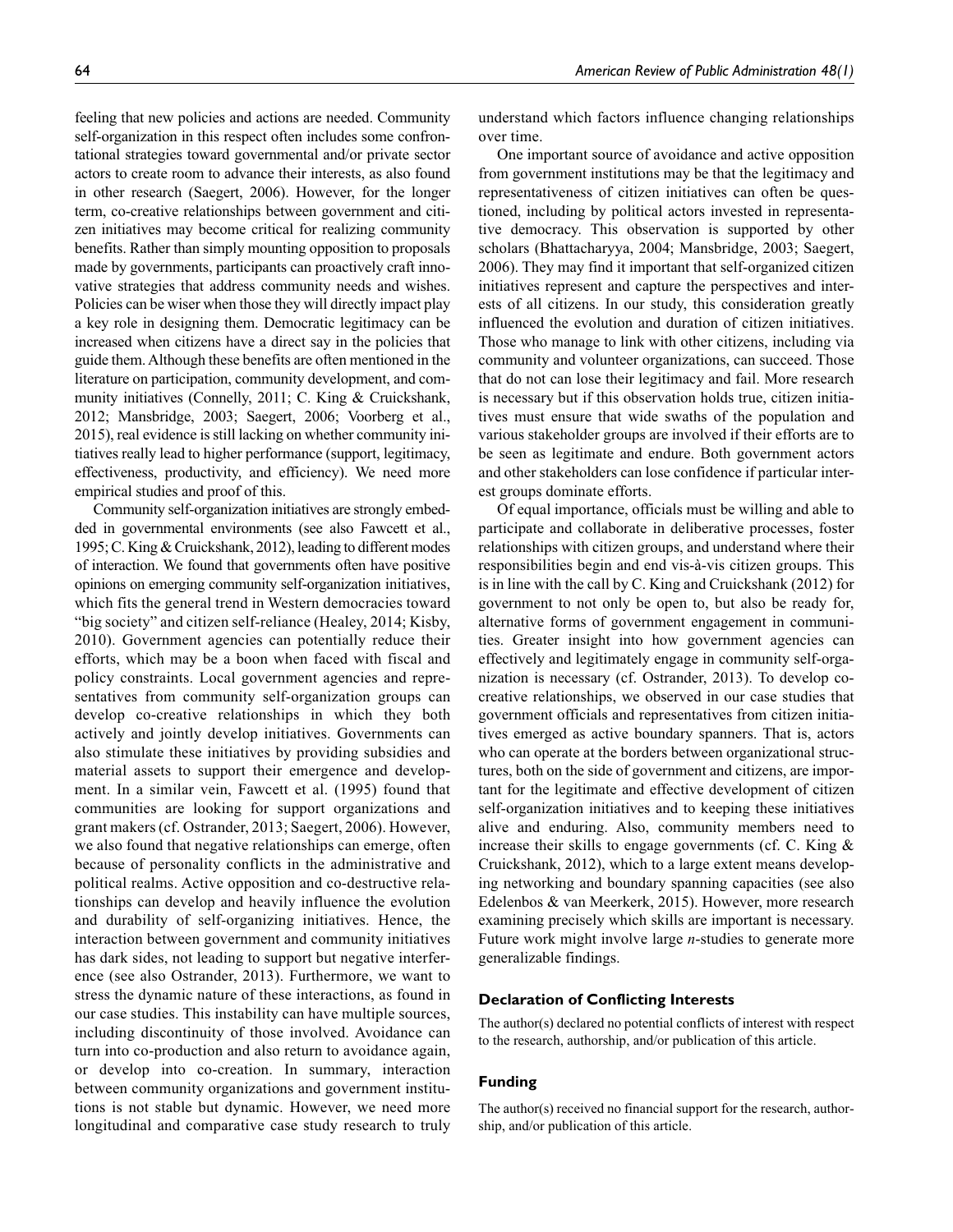#### **References**

- Arnstein, S. R. (1969). A ladder of citizen participation. *Journal of the American Planning Association*, *35*, 216-224.
- Bang, H. P. (2009). "Yes we can": Identity politics and project politics for a late-modern world. *Urban Research & Practice*, *2*, 1-21.
- Barnes, M. (1999). Users as citizens: Collective action and the local governance of welfare. *Social Policy & Administration*, *33*, 73- 90.
- Bevir, M. (2009). *Key concepts in governance*. Los Angeles, CA: Sage.
- Bhattacharyya, J. (2004). Theorizing community development. *Community Development Journal*, *34*, 5-34.
- Bovaird, T. E., & Löffler, E. (2012). From engagement to coproduction. How users and communities contribute to public services. In V. Pesthoff, T. Brandsen, & B. Verschuere (Eds.), *New public governance, the third sector and co-production* (pp. 35-60). New York, NY: Routledge.
- Brandsen, T., Pesthoff, V., & Verschuere, B. (2012). Co-production as a maturing concept. In V. Pesthoff, T. Brandsen, & B. Verschuere (Eds.), *New public governance, the third sector and co-production* (pp. 1-9). New York, NY: Routledge.
- Cambridge City Council (2009, May 11). *Policy order resolution O-17*[. Retrieved from http://www2.cambridgema.gov/city](http://www2.cambridgema.gov/cityClerk/PolicyOrder.cfm?action=search&item_id=25090)  Clerk/PolicyOrder.cfm?action=search&item\_id=25090
- Chavis, D. M., & Wandersman, A. (1990). Sense of community in the urban environment: A catalyst for participation and community development. *American Journal of Community Psychology*, *18*, 55-81.
- Cilliers, P. (1998). *Complexity and postmodernism: Understanding complex systems*. London, England: Routledge.
- Connelly, S. (2011). Constructing legitimacy in the new community governance. *Urban Studies*, *48*, 929-946.
- Couza, C. (2001). Participatory budgeting in Brazilian cities: Limits and possibilities in building democratic institutions. *Environment & Urbanization*, *13*, 159-184.
- Dalton, R. J. (2008). Citizenship norms and the expansion of political participation. *Political Studies*, *56*, 76-98.
- De Roo, G., & Silva, E. A. (2010). *A planner's encounter with complexity*. Farnham, UK: Ashgate.
- Drafting Committee (2010a, January 21). *Proposals submitted for consideration by the Cambridge Climate Congress.* Unpublished - available upon request.
- Drafting Committee (2010b, March 4). *Report of the drafting committee to the Cambridge Climate Congress*. Unpublished available upon request.
- Dryzek, J. S. (2010). *Foundations and frontiers of deliberative democracy*. Oxford, UK: Oxford University Press.
- Edelenbos, J. (2005). Institutional implications of interactive governance: Insights from Dutch practice. *Governance. An International Journal of Policy and Administration*, *18*, 111- 134.
- Edelenbos, J., Klok, P. J., & van Tatenhove, J. (2009). The institutional embedding of interactive policy making. Insights from a comparative research based on eight interactive projects in the Netherlands. *American Review of Public Administration*, *39*, 125-148.
- Edelenbos, J., Schie, N., & van Gerrits, L. (2010). Organizing interfaces between government institutions and interactive governance. *Policy Sciences*, *43*, 73-94.
- Edelenbos, J., & van Meerkerk, I. F. (2015). Connective capacity in water governance practices: The meaning of trust and boundary spanning for integrated performance. *Current Opinion in Environmental Sustainability*, *12*, 25-29.
- Edelenbos, J., & van Meerkerk, I. F. (Eds.). (2016). *Critical reflections on interactive governance. Participation and self-organization in public governance*. Edward Elgar.
- Emerson, K., Nabatchi, T., & Balogh, S. (2012). An integrative framework for collaborative governance. *Journal of Public Administration Research and Theory*, *22*, 1-29.
- Fawcett, S. B., Paine-Andrews, A., Francisco, V. T., Schultz, J., Richter, K. P., Lewis, R. K., . . . Lopez, C. M. (1995). Using empowerment theory in collaborative partnerships for community health and development. *American Journal of Community Psychology*, *23*, 677-697.
- Florin, P., & Wandersman, A. (1990). An introduction to citizen participation, voluntary organizations, and community development: Insights for empowerment through research. *American Journal of Community Psychology*, *18*, 41-53.
- Forester, J. (1999). *The deliberative practitioner: Encouraging participatory planning processes*. Cambridge, MA: The MIT Press.
- Fung, A. (2006). Varieties of participation in complex governance. *Public Administration Review*, *66*, 66-75.
- Healey, P. (2014). Citizen-generated local development initiative: Recent English experience. *International Journal of Urban Sciences*, *19*, 109-118.
- Hendriks, C. M., Bolitho, A., & Foulkes, C. (2013). Localism and the paradox of devolution: Delegated citizen committees in Victoria, Australia. *Policy Studies*, *34*, 575-591.
- Heylighen, F. (2001). The science of self-organization and adaptivity. In L. D. Kiel (Ed.), *Knowledge management, organizational intelligence and learning, and complexity. The encyclopedia of life support systems* (pp. 126-146). Oxford, UK: Eolss Publishers.
- Innes, J. E., & Booher, D. E. (2010). *Planning with complexity: An introduction to collaborative rationality for public policy*. Abingdon, UK: Routledge.
- Jantsch, E. (1980). *The self-organizing universe: Scientific and human implications of the emerging paradigm of evolution*. Oxford, UK: Pergamon Press.
- King, C., & Cruickshank, M. (2012). Building capacity to engage: Community or government engagement? *Community Development Journal*, *47*, 5-28.
- King, L. A. (2003). Deliberation, legitimacy, and multilateral democracy. *Governance: An International Journal of Policy, Administration and Institutions*, *16*, 23-50.
- Kisby, B. (2010). The big society: Power to the people? *Political Quarterly*, *81*, 484-491.
- Lowndes, V., Pratchett, L., & Stoker, G. (2001). Trends in public participation: Part 2—Citizens's perspectives. *Public Administration*, *79*, 445-455.
- Mansbridge, J. (1983). *Beyond adversary democracy*. Chicago, IL: University of Chicago Press.
- Mansbridge, J. (2003). Rethinking representation. *American Political Science Review*, *97*, 515-528.
- Marien, S., Hooghe, M., & Quintelier, E. (2010). Inequalities in non-institutionalised forms of political participation: A multilevel analysis of 25 countries. *Political Studies*, *58*, 187-213.
- Matarrita-Cascante, D., & Brennan, M. A. (2012). Conceptualizing community development in the twenty-first century. *Community Development Journal*, *43*, 293-305.